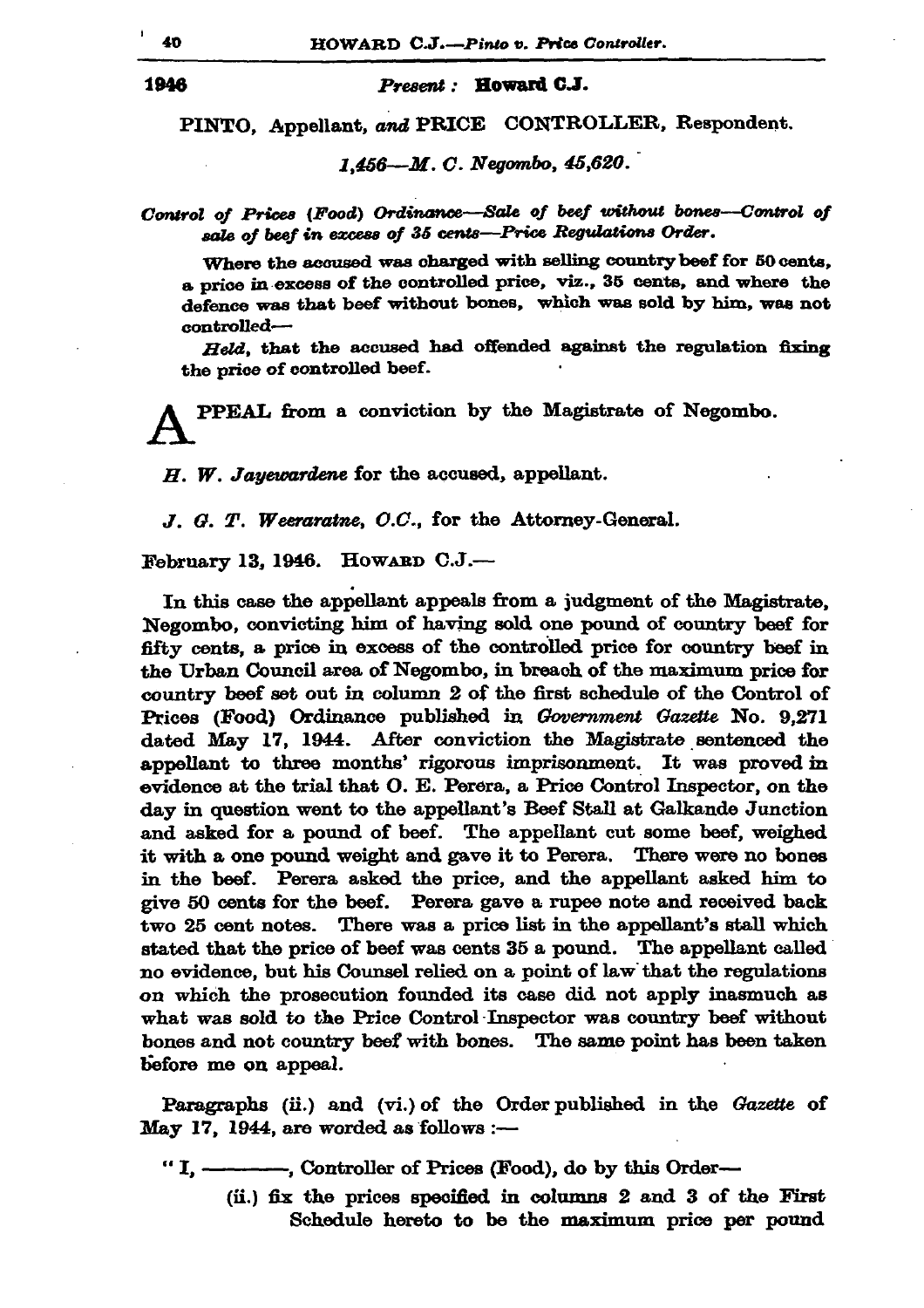above which country beef of the description and grade specified at the heads of those columns shall not be sold within the area specified in the corresponding entry in column 1 of that Schedule:

(vi.) direct that when any beef (Australian or country) or any mutton is sold the weight of the bones sold therewith shall not exceed 25 per cent. of the total weight sold : "

In the First Schedule there is to be found the heading-

"Maximum Prices for Country Beef"

| Column 1.                   | Column 2.                                                                              | Column 3.                                                 |
|-----------------------------|----------------------------------------------------------------------------------------|-----------------------------------------------------------|
| Area.                       | Country Beef.<br>with not more than<br>25 per cent. bones.<br>Maximum Price<br>per lb. | Country Beef,<br>Dead Weight.<br>Maximum Price<br>per lb. |
|                             | Rs. c.                                                                                 | Rs. c.                                                    |
| Negombo Urban Council area. | 0 35                                                                                   | 32                                                        |

Counsel for the appellant contends that the order does not control the price of country beef without bones. In support of his argument he has cited the cases of Ummar v. Rambukwella<sup>1</sup>, Weerasekere v. Subramaniam<sup>2</sup> and Sub-Inspector of Police, Kandy v. Wasira<sup>3</sup>. In the last case cited the accused was charged with selling two 4 oz. loaves of bread for 15 cents which was in excess of the controlled price for a half pound loaf. It was held that the accused had not offended against the Regulations as the amount of bread controlled was in respect of sixteen and eight ounce loaves. In Weerasekere v. Subramaniam the accused was charged with the sale of 8 Sulphapyridine tablets at 50 cents a tablet, a price in excess of the maximum price, in breach of an order made under section 3 of the Control of Prices Ordinance. It was held that the accused had not offended against the provisions of the order as the article controlled was a bottle of tablets (not single tablets). In these two cases it was manifest that what was controlled was not the amounts with which the accused were charged with selling in excess of the specified prices. I do not think that they are relevant so far as the present case is concerned. In Ummar v. Rambukwella (supra) the accused was charged with selling one and a half pound of mutton including  $\frac{1}{k}$  lb. of offal (viz., suet). The maximum price fixed for mutton without bones was 75 cents per pound and the price charged by the trader for the quantity sold was Re. 1.13. It was held that the accused had not committed an offence. Suet was either mutton or offal. If it was mutton, no offence was committed. Tf. suet was offal, the price of offal was not controlled. Again I do not think that this decision depending as it did on the question as to whether the price of mutton plus suet was controlled affects the present case. The decision in the present case depends on whether the order controls the price of beef without bones. Paragraph (ii.) fixes the prices specified, &c.

 $144 N. L. R. 161.$ 6-H 16792 (8/68)

 $144 N. L. R. 545.$ 

 $346 N. L. R. 93.$